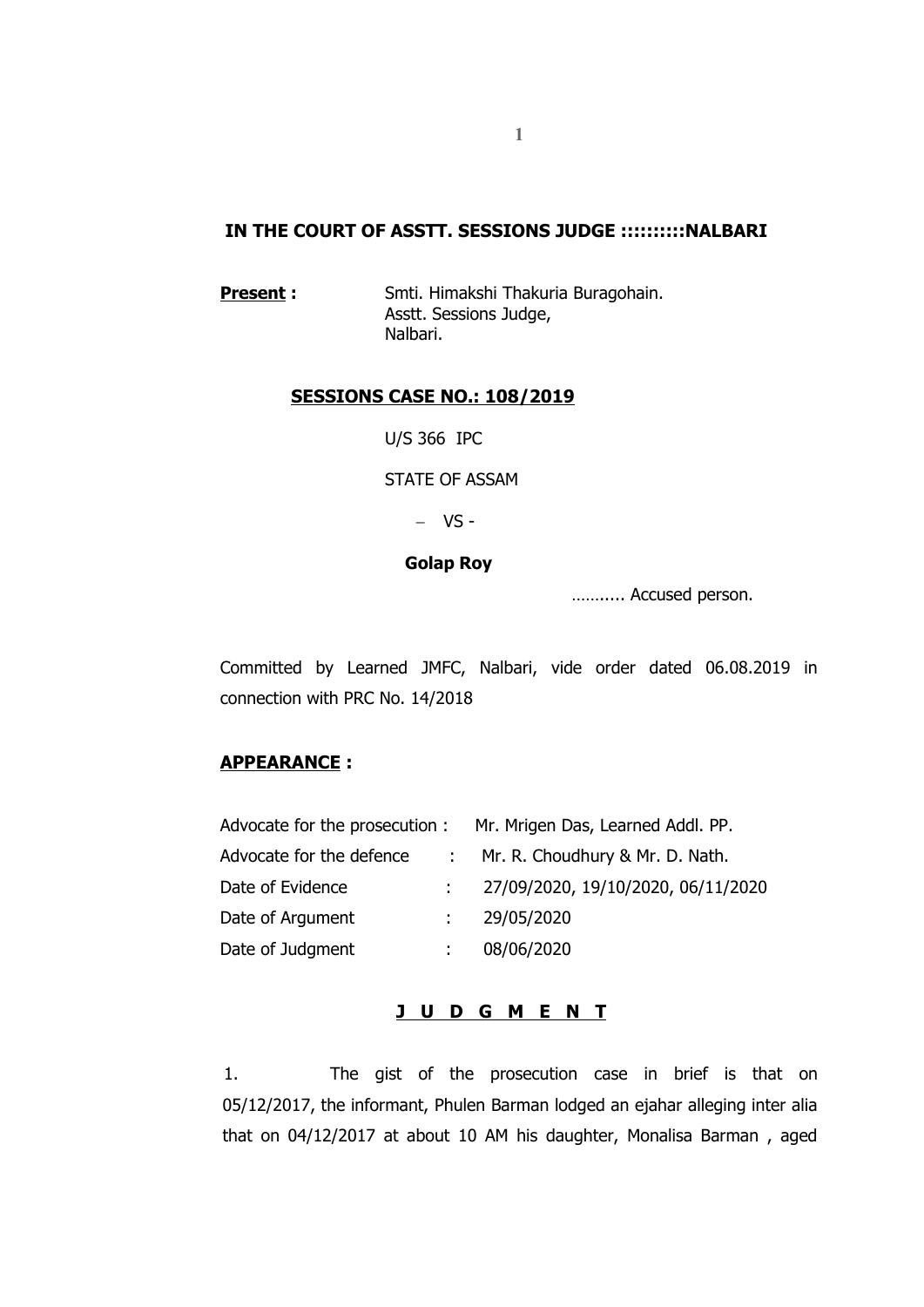about 14 years went missing from his house. Though he searched her everywhere, he could not find her. Later on, on the same day at about 1 pm, the accused, Golap Roy called him on his mobile phone and informed him that the accused, Golap Roy had love affair with his daughter and made her elope with him. Hence, this case.

2. On receipt of the ejahar police registered a case as Tihu PS Case No. 204/17 u/s 366 IPC and started investigation. After completion of investigation the I/O submitted charge sheet against accused, Golap Roy u/s 366 IPC. Since the offence u/s 366 IPC is exclusively triable by the Court of Sessions, the Ld. JMFC, Tihu committed this case to the court of Hon'ble Sessions Judge, Nalbari. On receipt of the committal paper and PRC Case Record, Hon'ble Sessions Judge, Nalbari started Sessions case against the accused and thereafter transferred this case to this court for disposal.

3. After hearing the learned counsels for both sides and on perusal of the case diary, charge was framed against the accused u/s 366 IPC. The charge so framed was read over and explained to the accused to which he pleaded not guilty and claimed to be tried.

4. During trial, prosecution side examined as many as 4 (four) witnesses including the informant and the victim to prove the charge against the accused. Accused was examined u/s 313 CrPC. The statement of defence is recorded in a separate sheet. The defence plea was of compete denial and the defence side has not adduced any defence evidence.

### **POINT FOR DETERMINATION**

5. Whether the accused on 04/12/2017 at about 10 AM in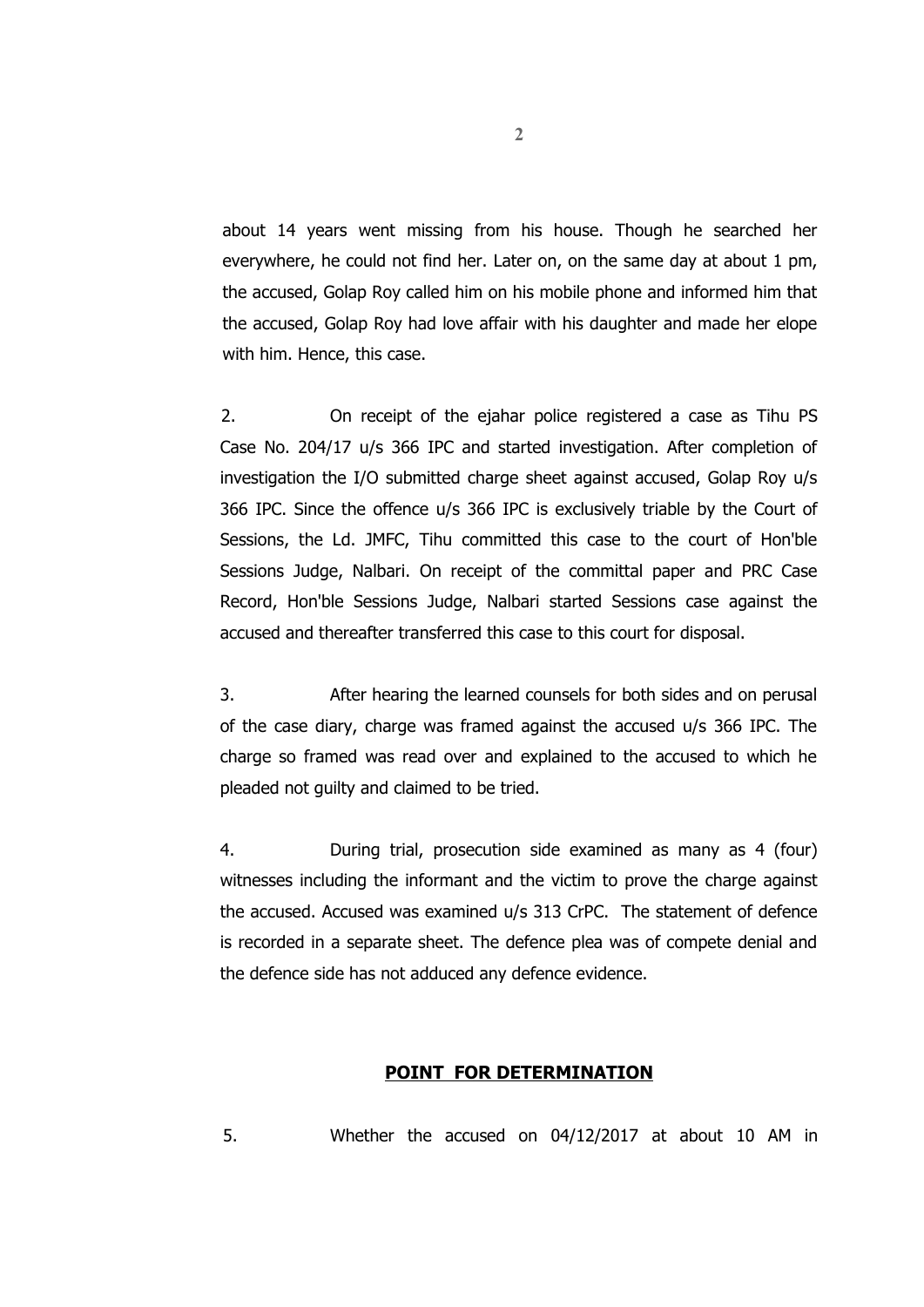Dahukaunia village under Tihu PS, Nalbari induced Miss Monalisa Barman to go from her house with him with an intention that she may be or knowing it likely that she will be compelled to marry against her own will or will be forced or seduced to illicit intercourse ?

## **DISCUSSION DECISION AND REASONS THEREOF**

6. I have heard learned counsel for both the parties and have gone through the evidence on record. Learned counsel for the prosecution has submitted that all the witnesses have supported the prosecution story and this is a fit case to convict the accused u/s 366 IPC.

7. On the other hand, the learned defence counsel has submitted that prosecution has failed to prove the case. There are discrepancies in the evidence adduced before the court and the statements of the witnesses recorded u/s 161 CrPC. Learned defence counsel has further submitted that the victim has nullified the prosecution case and from the evidence of PWs no ingredients of offence is made out against the accused.

8. It is at this stage expedient to cast a glance at the evidences of the prosecution witnesses.

9. In the very beginning of our discussion let us go through the evidence of PW-1, Phulen Barman who is the informant of this case. PW-1 stated that about 1 ½ years back, his daughter Monalisa Barman eloped with the accused, Golap Roy to Sialmari village. When they could not find their daughter anywhere he lodged an ejahar. Later, his daughter was recovered by Tihu PS and her custody was handed over to them. According to PW-1 his daughter stayed in his house for 4 months and after her recovery, she again eloped with the accused. It appears that at present the victim is residing in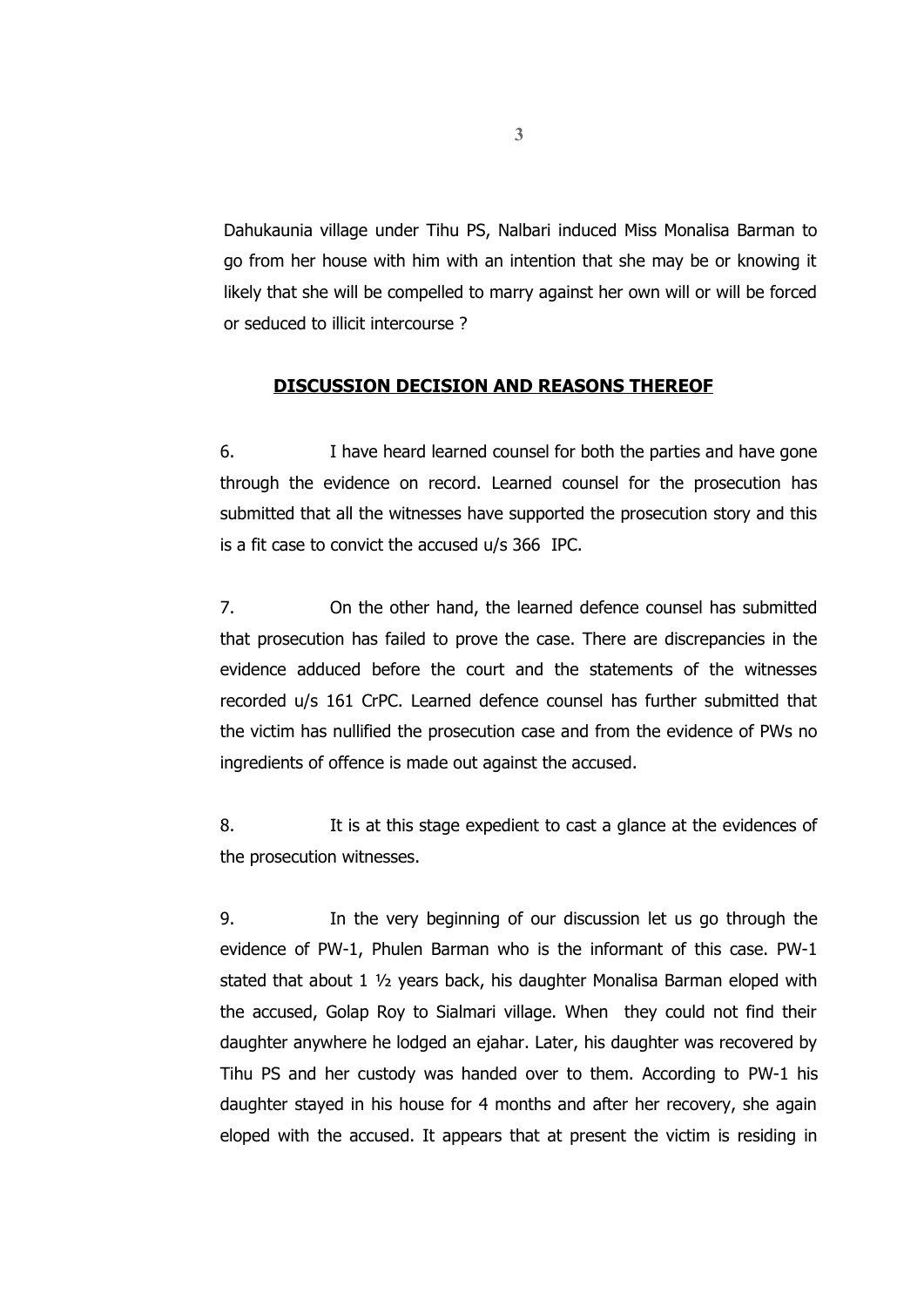PW1's house.

10. PW2, Hemen Das stated in his evidence that on the day of occurrence about 1 year back, he heard that the accused, Golap Roy made the victim eloped with him.

11. PW-4, Biplab Das stated in his evidence that about 2 years back when the victim was 14 years old the accused, Golap Roy made her elope with him. PW-4 further stated that on the day of occurrence the father of the victim came to him and asked him to accompany him to the police station as his daughter was missing. According to PW-4 thereafter he went to the police station with him. Later PW-4 came to know that the victim returned home but he could not state how she returned back.

12. Now coming to the evidence of PW-3, Monalisa Barman, who is the victim of this case, surprisingly we find her stating that the accused is her husband. According to PW-3, one day about 2 years back at 10 AM, the accused made her elope with him from Barama Bazar to Guwahati in a bus. There PW-3 got married to the accused in Ganesh temple at Ganeshguri and stayed in a rented house at Guwahati for 1 month. PW-3 stated after 1 month they came to the house of the accused and stayed there for 5 months. Thereafter police went there and brought her to the police station.

13. Now if we go through the evidence of PW-1, PW-2, PW-3 and PW-4 we find that none of them has alleged anything against the accused. PW-1 himself stated that his daughter Monalisa Barman willfully eloped with the accused. In his cross he clearly stated that after his daughter's recovery she again willfully went to the house of the accused. Apart from that PW-1 stated in his cross that he has no objection if the accused is acquitted from his case.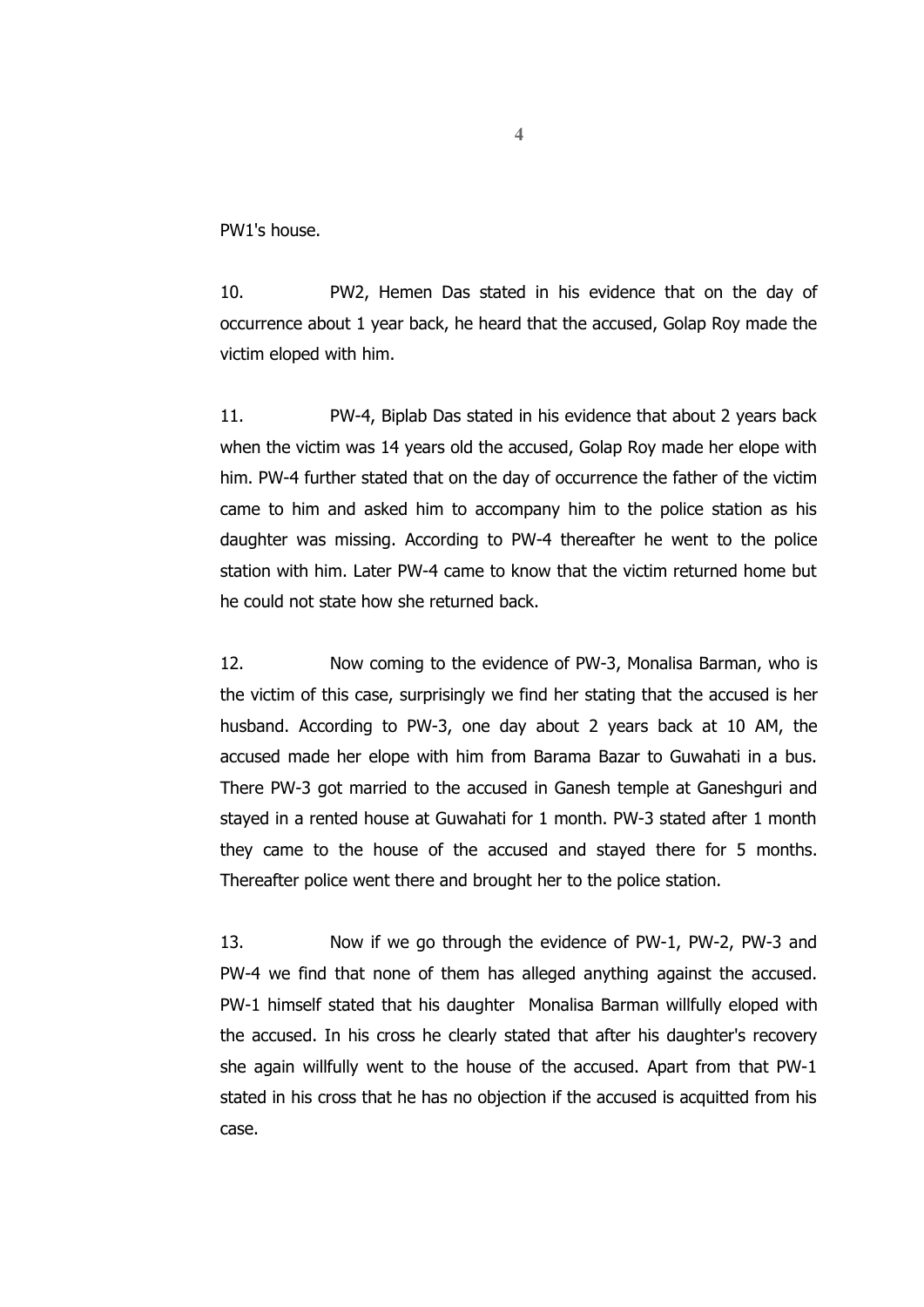14. It is further revealed from the evidence of PW-3 that she got married to the accused in Ganesh Temple at Ganeshguri. In her cross also PW-1 clearly stated that she had love affair with the accused and he did not kidnap her. PW-3 also stated that she willfully went with the accused and she led conjugal life with the accused for 8 months.

15. Regarding the age of the victim, though we find PW-1 and PW-4 stating that at the time of occurrence the victim was 14 years old we do not not find any age certificate or any medical documents in proof of that.

16. To sum up the entire discussion we find after a careful perusal of the evidence on record that the victim willfully went with the accused. Under such circumstances we cannot held the accused guilty of the offence committed u/s-366 IPC.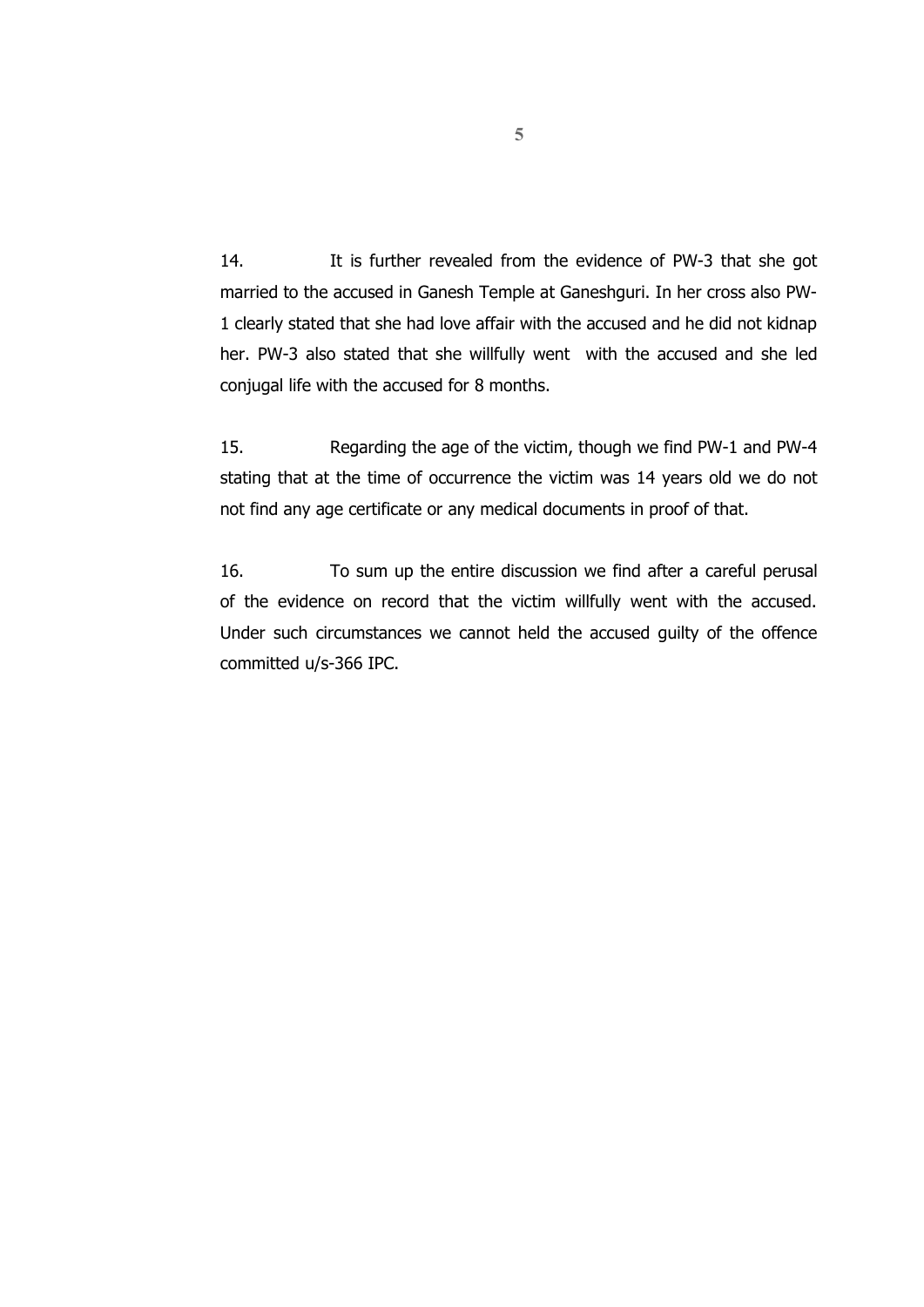### **O R D E R**

17. From the discussion made above, I find that the prosecution has miserably failed to prove the offence u/s-366 IPC against the accused.

Hence, the accused Golap Roy is found not guilty and is acquitted from the charge of offence u/s-366 IPC.

The accused person is set free at his liberty forthwith.

Bail bond furnished by the accused shall stand canceled after period of 6 months.

Given under my hand and seal of this court on this  $8<sup>th</sup>$  day of June/2020.

> Asstt. Sessions Judge, Nalbari

Dictated & corrected by me

Asstt. Sessions Judge, Nalbari.